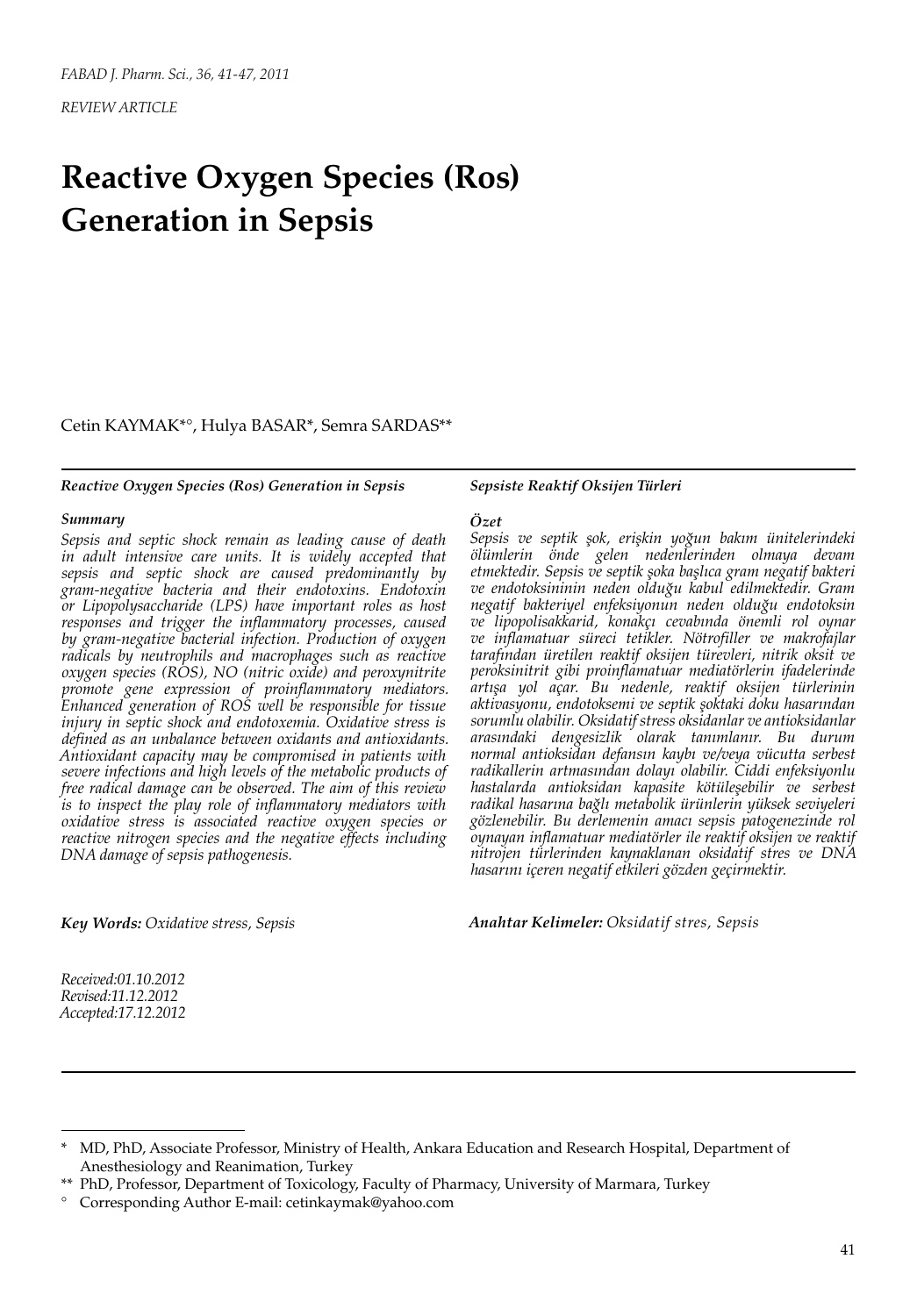# **Sepsis**

Sepsis is among the most common reason for admission to intensive care units (ICUs) throughout the world. Sepsis originally means putrefaction, and a decomposition of organic matter by bacteria and fungi. Variety of definitions have been associated to sepsis, such as sepsis syndrome, severe sepsis, and septic shock (1, 2). As sepsis progresses, it begins to affect organ function and eventually can lead to septic shock. Young or old individuals with compromised immune systems, patients with invasive devices, such as urinary catheters or breathing tubes, and very sick hospitalized patients are the risk groups for developing sepsis.

# **The pathogenesis of sepsis**

The pathogenesis of sepsis is exceedingly complex and involves an interaction between multiple microbial and hosts factors (3). Microbial products that activate the innate immune system include both cell wall components and secreted proteins. Lipopolysaccharide (LPS) or bacterial endotoxin forms a major portion of all Gram- negative cell wall and is the most important bacterial product (4, 5) besides peptidoglycan the gram positive bacteria, and other bacterial products such as lipoteichoic acid and fungal antigens implicated in sepsis. LPS's activity is modulated to a degree by a number of proteins including bactericidal/permeability-increasing protein (BPI). BPI is produced by neutrophils and belongs to a conserved family of lipid-transfer proteins that includes as its closest relative, the LPS-binding protein (LBP). LPS's induced signal transduction begins with CD14-mediate activation of toll-like receptors (TLRs). TLRs mediate intracellular signaling that leads to inflammatory gene expressions. In response to agonists, TLR aggregation enables the recruitment and/or activation of TLR-specific adapter molecules. In addition to the TLRs, several additional pathways have been identified by which cells recognize microbial components. Peptidoglycanrecognition proteins (PGRPs) and a family of PGRP genes have been found in humans (6, 7, 8).

# **The inflammatory mechanism and oxidative stress in sepsis**

The inflammatory mediators best characterized as per the roles they play in sepsis are interleukin-1 (IL) -1, tumor necrosis factor alpha (TNF- $\alpha$ ), and IL-6. Mononuclear cells play a key role, releasing the classic proinflammatory cytokines IL-1, TNF- $\alpha$  and IL-6, addition to an array of other cytokines including IL-8, IL-12, IL-15, IL-18, and a host of other small molecules. On the other hand anti-inflammatory mediators (IL-4, IL-10, IL-1ra) are produced to balance the proinflammatory mediators in an attempt to rid the body of the foreign antigens without damaging the host. The activation of pro- and anti-inflammatory pathways is tightly controlled and regulate. These pathways are closely linked to other homeostatic pathways including the coagulation/fibrinolytic system, lipid mediators, acute phase and heat shock proteins, neutrophil-endothelial cell activation, activation of the hypothalamic-pituitary-adrenal axis, immune and non-immune cell apoptosis, increased nitric oxide production, and the oxidant/antioxidant pathway (9, 10). Severe sepsis and septic shock are considered to result from a irregulation of these tightly integrated homeostatic mechanisms. Following the release of IL-1 and TNF- $\alpha$ , the anti-inflammatory cytokines IL-4, IL-10, IL-13, and transforming growth factor-I2 (TGF-I2) are released associated with a switch from TH1 to TH2 activation. The antiinflammatory cytokines suppress the gene expression of IL-1 and TNF-α. In addition, these cytokines inhibit antigen presentation by monocytes as well as T- and B-lymphocyte function (11, 12). The role of the antiinflammatory cytokines is to keep the inflammatory response. In most infected persons, the body is able to achieve a balance between proinflammatory and anti-inflammatory mediators and the homeostasis is restored. However, in some patients, this balance is upset, resulting in systemic inflammatory response (SIRS) and multisystem organ dysfunction if the proinflammatory process is excessive. If the compensatory anti-inflammatory response is excessive, it will manifest clinically as energy with an increased susceptibility to infection (13, 14).

These complex host-pathogen interactions lead to inflammatory mediators, as well as reactive oxygen species (ROS) and reactive nitrogen species (RNS). Neutrophils and monocyte/macrophages are the sentinel phagocytic cell primarily responsible for engulfment and destruction of pathogenic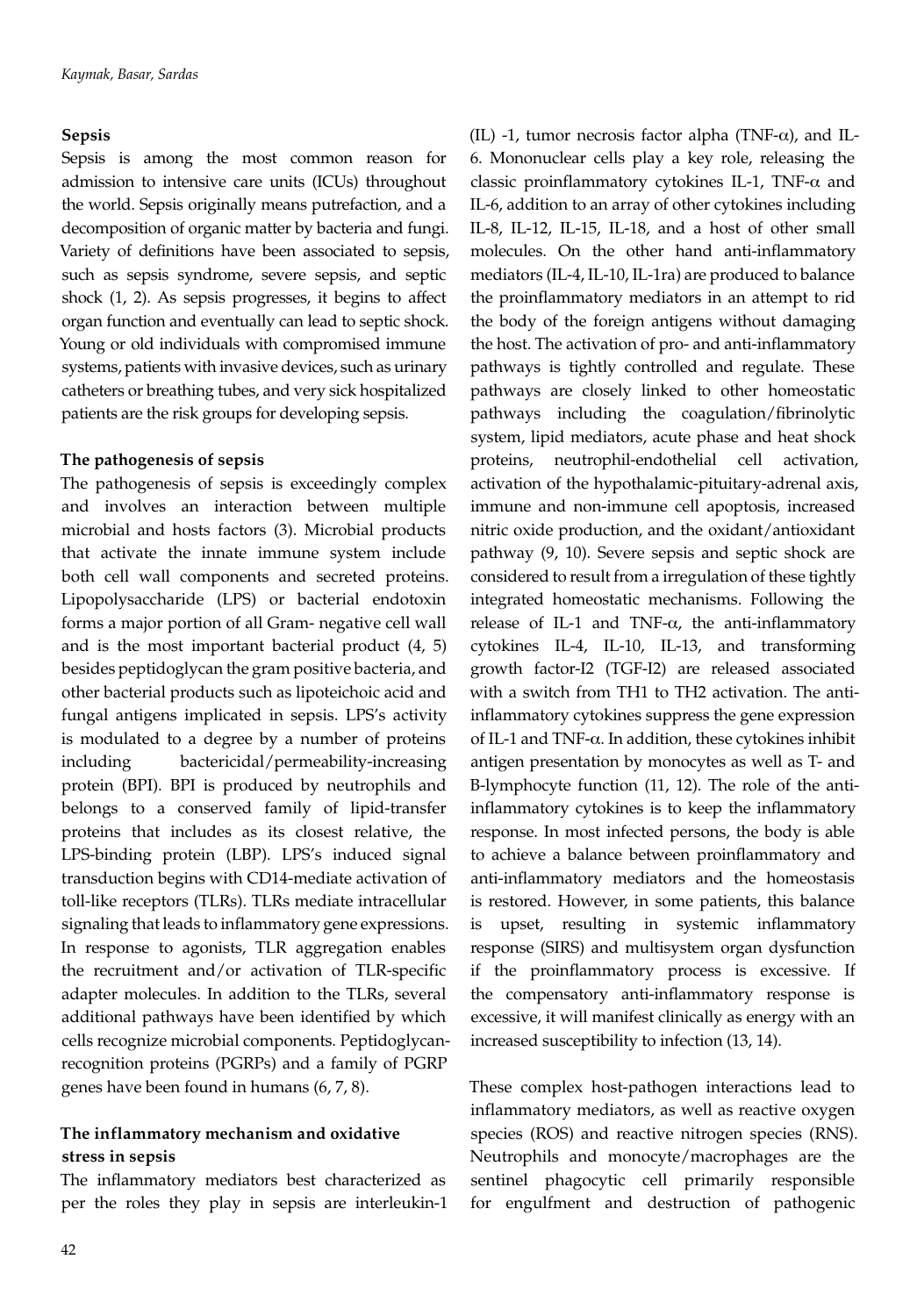organisms during infection of the host. ROS and RNS are antimicrobial agents produced by these leukocytes that can directly destroy microbial pathogens. During sepsis, excess production of ROS and RNS can be a detriment, including significant cytotoxicity to organs and contributing to the squeal of unresolved sepsis, multiorgan system failure (15). The inflammatory mediators, including IL-1, IL-6, TNF, as well as ROS and RNS induce cytotoxicity leading to multiple organ damages, and without resolving these activities may ultimately result in multisystem organ failure. ROS and RNS are known to directly induce cytotoxicity to organs and can also alter cell signaling pathways. Interestingly the source of ROS may be a key to the extent of cellular cytotoxicity that occurs during sepsis and may also be involved in the ultimate ability of the host to limit sepsis. It is reported that ROS derived from NADPH oxidase limited acute inflammatory responses in vivo induced by LPS administration, suggesting that the ROS derived from this enzyme source may limit the extent of cytotoxicity and alteration reduction reactions such as changes in reduced glutathione (GSH) level during sepsis (16, 17, 18). Many cellular processes, such as inflammatory host defense and energy metabolism involve redox processes, which take place all over the cell comprising simple electron transfer reactions, radical processes as well as thiol/ disulfide exchanges. To ensure proper function, the living cell has to monitor, control and maintain the intracellular redox balance. However, in septic shock an imbalance between ROS and antioxidant defense mechanisms occurs, resulting in oxidative stress (19, 20). The reason for this imbalance is an overwhelming production of ROS and/or a deficit in antioxidant systems. The most important ROS/RNS are represented by the following candidates: superoxide anion, nitric oxide, hydroxyl radical, hydrogen peroxide and peroxynitrite. Among the various ROS, superoxide anion plays a key role in the pathogenesis of hemodynamic instability and organ dysfunction during septic shock. Superoxide anion is primarily produced by activated neutrophils and macrophages as part of the innate immune system (21, 22), and has been associated with the inflammatory response that accompanies tissue damage in septic shock (23). Beside non-enzymatic antioxidants, e.g., vitamins

C and E, bilirubin, GSH and albumin, superoxide dismutase (SOD), catalase and glutathione peroxides are referred to as major enzymatic antioxidant systems. Under normal conditions, the formation of superoxide anion is kept under tight control by endogenous SOD enzymes. Despite their importance in innate immunity representing one important defense mechanism against invading pathogens (20), the overwhelming production of ROS threatens the integrity of various biomolecules including proteins (24), lipids as well as lipoproteins, protein oxidation and DNA (25) resulting in tissue damage, by lipid per oxidation of cell membranes, protein oxidation and DNA strand breaks. These mechanisms contribute to multi organ failure during sepsis resulting in myocardial depression, hepatocellular dysfunction, endothelial dysfunction, and vascular catecholamine hypo responsiveness.

It must be underscored that, beside the negative effect associated with oxidative stress, ROS exert several important and vital beneficial physiological cellular functions which have been demonstrated in different areas including intracellular signaling and redox regulation (26, 27). First, ROS represent a defense mechanism against invading organisms by activated phagocytes (20); ROS are produced by the NADPH oxidize complex in this system. Second, ROS can directly affect the conformation and/or activities of all sulfhydryl-containing molecules, such as proteins or glutathione by oxidation of their thiol moiety (27). For example, superoxide, hydrogen peroxide, and NO are well known regulators of transcription factor activities and other determinants of gene expression (28-30). Several cytokines, growth factors, hormones and neurotransmitters use ROS as secondary messengers in the intracellular signal transduction (31). Well-known examples of redox-sensitive transcription factors are nuclear factor-kappa B (NF-KB) and activator protein-1 (AP-1) (29, 32), the nuclear factor-E2 related factor 2 (NrF2) pathways targeting the antioxidant element (33), or the ROS mediated sensing of hypoxia (34). The mechanisms for altered transcription factor control could be either via decreased binding to promoter regions via oxidative damage to the DNA or more direct by redox regulation of transcription factor activation (35)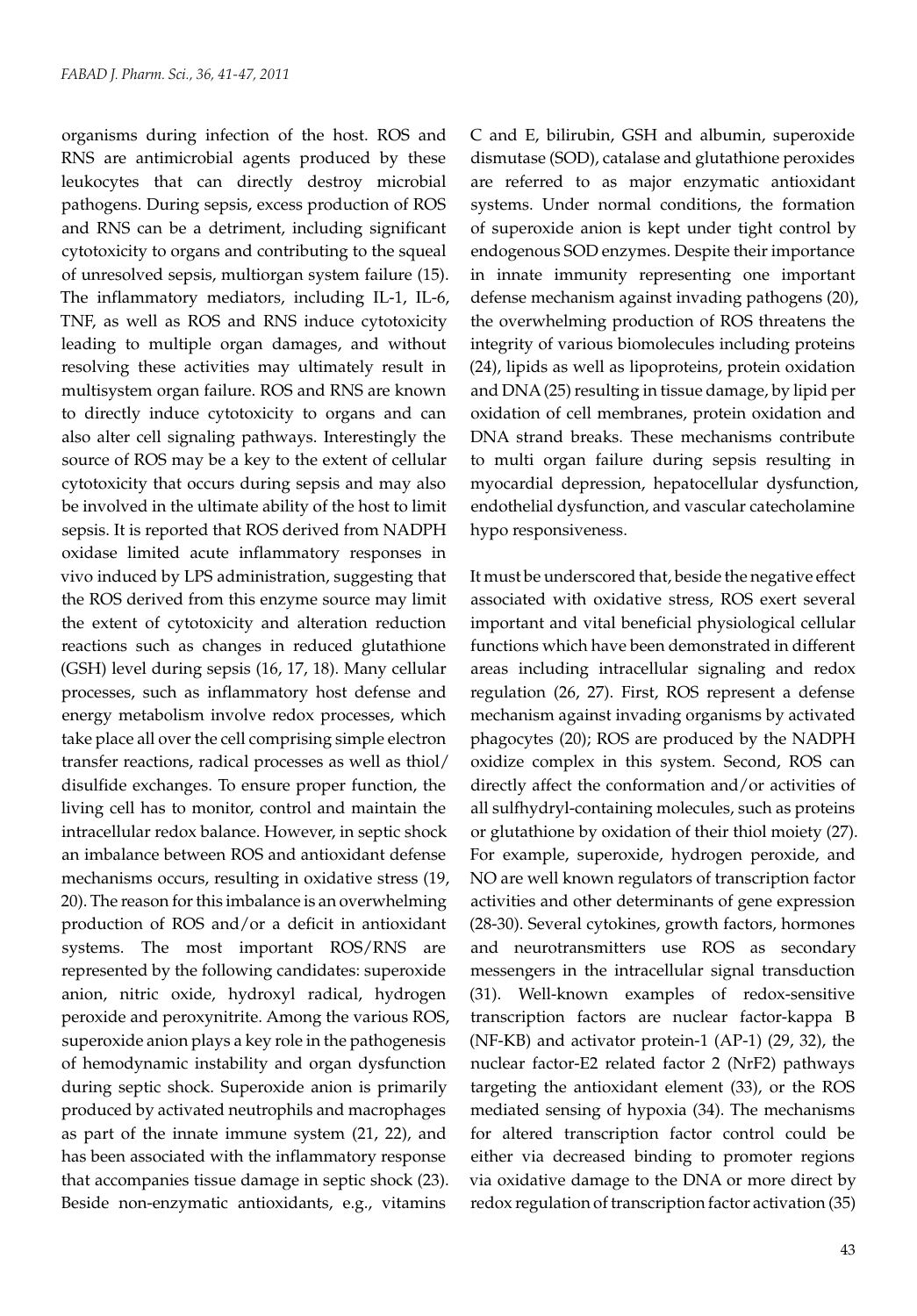and/or altered DNA-binding due to redox-induced modification of the transcription factor protein (36, 37). Third, in addition to their physiologic beneficial effects, ROS are, due to their high reactivity, prone to cause damage being, thereby, also potentially toxic, mutagenic or carcinogenic. Thus, the targets for ROS/RNS damage include all major groups of biomolecules as already mentioned above: proteins, lipids, DNA. The increase in neutrophil apoptosis has been detected in early sepsis cases in clinics. The proinflammatory properties of superoxide anion include endothelial cell damage and increased micro-vascular permeability (38, 39), formation of chemo tactic factors, e.g., leukotriene  $B_4$  (40), recruitment of neutrophils at sites of inflammation, lipid per oxidation and DNA single strand damage (41), release of cytokines (42, 43), and formation of ONOO- , a potent cytotoxic and pro-inflammatory molecule triggering DNA single strand breaks (44, 45, Çetin-46).

Regarding the glutathione- and thioredoxinreduction pathways, it has become clear that there are two parallel, interdependent enzymatic systems. On the one hand, glutathione as a reducing substrate seems to be more effective in reducing small disulfide molecules and in reacting directly with ROS, whereas, on the other hand, thioredoxin is more effective in reducing the exposed disulfides of proteins. Thus, the thioredoxin system can also be seen as an antioxidant defense/repair system for (accidentally) oxidized cytokine proteins. GSH is among the most important intracellular antioxidant within the human cells. It exists in equilibrium with its disulfide from (GSSG), and the ratio of GSH to GSSG could be used as an indicator of the redox status of the cell. Several important human antioxidant-defense systems are base around glutathione, e.g. glutathione peroxides as a major cellular reducer of hydrogen peroxide (together with catalase and peroxiredoxin) (36). Oxidized proteins tend to change their tertiary structure and when the oxidation is reversed they have to be refolded by chaperones to gain their optimal structure (47).

Inflammatory responses initiated by oxidative stress occur via the activation of redox pathways for transcriptional activation, for example, increased activation of nuclear factor kB (NFkB) and increased circulating inflammatory mediators including cytokines and pentraxin-3 have been reported in patients with sepsis Sepsis-induced organ dysfunction has been suggested to be at least in part due to mitochondrial dysfunction resulting from oxidative stress and which results in failure of energy membranes. Mitochondrial oxidative damage leads to the release of cytochrome-c into the cytosol resulting in apoptosis. Increased permeability makes the inner membrane permeable to small molecules. Mitochondrial ROS are also important in cell signaling pathways which modulate several cellular functions. The pathogenesis of mitochondrial damage as a result of sepsis is probably a complex series of events. Both RNS and ROS combined with the release of a variety of exacerbating inflammatory mediators can act to directly or indirectly influence mitochondrial function and energy production. It remains unclear if the self-amplifying cycle of ROS generation and mitochondrial damage occur with mitochondrial dysfunction leading to oxidative stres and more mitochondrial impairment as the primary event, or if oxidative stress initiates mitochondrial dysfunction and further ROS release (48,49). Under sepsis, various processes, triggered by ROS/NOS contribute to oxidative stress. As a major source of ROS production, mitochondria are especially prone to ROS-mediated damage. Such damage can induce the mitochondrial permeability transition caused by opening of nonspecific high conductance permeability transition pores in the mitochondrial inner membrane. ROS themselves also provide a signal leading to the induction of autophagy, apoptosis, and necrosis. Excessive ROS production and adenosine triphosphate depletion from uncoupling of oxidative phosphorylation promote necrotic cell death. Release of cytochrome-c after mitochondrial swelling activates caspases and initiates apoptotic cell death. Redox sensors were first described in bacteria, including the redox-sensitive transcription factors. All of these redox receptors have a structure designedto sense specific ROS, oxidants, or other reactive intermediates. These ancestral redox sensors can essentially contribute to rapid mechanisms designed to deal with ROS and to make critical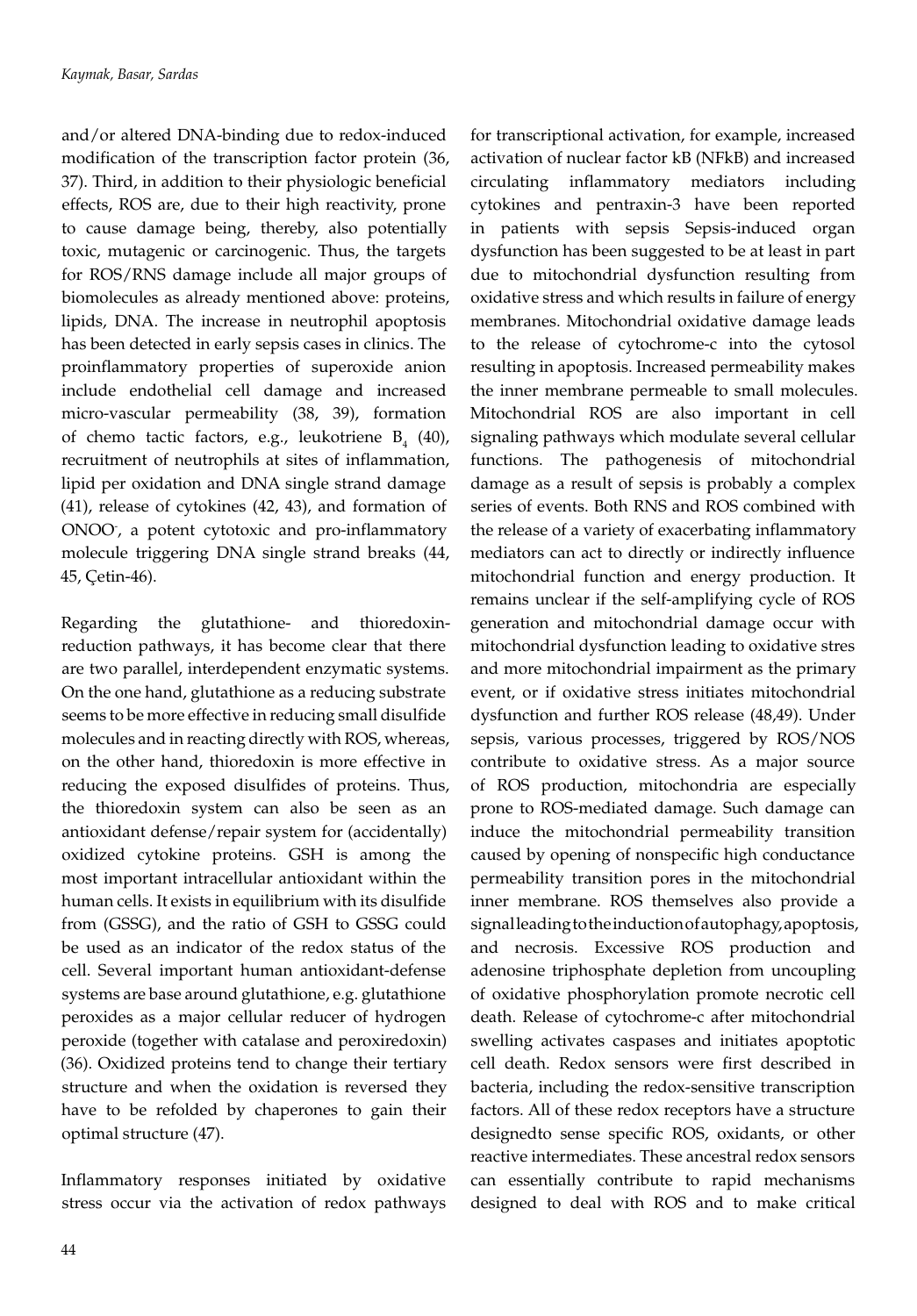adjustments allowing survival of the bacteria (49, 50, 51). On the other hand, High-mobility group (HMG) box proteins are targeted to particular DNA sites in chromatin by either protein–protein interactions or recognition of specific DNA structures. The HMGbox protein contains cytokine activity by inducing macrophage secretion of proinflammatory cytokines. HMG box1 protein is a highly conserved nuclear protein, acting as a chromatin-binding factor that bends DNA and promotes to transcriptional protein assemblies on specific DNA targets. Furthermore, the accumulation of HMGB1 protein is found at sites of oxidative DNA damage in live cells, thus defining HMGB1 as a component of an early DNA damage response (51, 52).

Sepsis and septic shock remains as leading cause of death in adult intensive care units. It is widely accepted that gram-negative bacteria and their endotoxins cause sepsis and septic shock predominantly. Enhanced generation of reactive oxygen species (ROSs) may be responsible for tissue injury in septic shock and endotoxemia.

## **REFERENCES**

- 1. Bone RC: Sepsis, the sepsis syndrome, multiorgan failure: A plea for comparable definitions. Ann Intern Med 1991; 114: 332-333.
- 2. Bone RC: The pathogenesis of sepsis. Ann Intern Med 1991; 115: 457-469.
- 3. Nau GJ, Richmond JF, Schiesinger A, et al: Human macrophage activation programs induce by bacterial pathogens. Proc Natl Acad Sci 2002; 99: 503-508.
- 4. Matzinger P. An innate sense of danger. Ann N Y Acad Sci 2002; 961:341-342.
- 5. Akira S, Takeda K, Kaisho T. Toll-like receptors: Critical proteins linking innate and acquired immunity. Nat Immunol 2001; 2: 675-680.
- 6. Medzhitov R, Janeway C. Innate immunity. N Engl J Med 2000; 343: 338-344.
- 7. Jiang Q, Akashi S, Miyake K, et al. Lipopolysaccharide induces physical proximity between CD14 and toll-like receptor 4 (TLR4) prior to nuclear translocation of NF- kappa B. J Immunol 2000; 165: 3541-3544.
- 8. Cunningham MD, Shapiro RA, Seachord C, et al. CD14 employs hydrophilic regions to "capture" lipopolysaccharides. J Immunol 2000; 164: 3255-3263.
- 9. Kasravi FB, Welch WJ, Peters Lideu CA, et al. Induction of cytokine tolerance in rodent hepatocytes by chylomicron-bound LPS is lowdensity lipoprotein receptor dependent. Shock 2003; 19:157-162.
- 10. Wirtz S, Tubbe I, Galle PR, et al. Protection from lethal septic peritonitis by neutralizing the biological function of interleukin 2006; 203: 1875-1881
- 11. Damazo AS, Yona S, D'Acquisto F, et al. Critical protective role for annexin 1 gene expression in the endotoxemic murine microcirculation. Am J Pathol 2005; 166: 1607-1617.
- 12. Perretti M, Flower RJ. Annexinin 1 and the biology of the neutrophil. Leukoc Biol 2004; 76: 25-29.
- 13. Bone RC. Sepsis, SIRS and CARS. Crit Care Med 1996; 24: 1125-1128.
- 14. Bone RC, Grodzin CJ, Balk RA. Sepsis: a new hypothesis for pathogenesis of the disease process. Chest 1997; 112: 235-243.
- 15. Fialkow L, Wang Y, Downey GP. Reactive oxygen and nitrogen species as signaling molecules regulating neutrophil function. Free Radic Biol Med 2007; 42: 153-164).
- 16. Jong HK, van der Poll T, Wiersinga WJ. The systemic pro-inflammatory response in sepsis. J Innate Immun 2010;2 (5):422-30.
- 17. Huet O, Dupic L, Harrois A, Duranteau J. Oxidative stress and endothelial dysfunction during sepsis. Front Biosci 2011;16: 1986-95.
- 18. Zhang WJ, Wei H, Frei B. Genetic deficiency of NADPH oxidase does not diminish, but rather enhances, LPS-induced acute inflammatory responses in vivo. Free Radic Biol Med 2009; 46:791-798.
- 19. Babior BM. Phagocytes and oxidative stress. Am J Med 2000; 109: 33-44.
- 20. Vega JM, Diaz J, Serrano E, et al. Oxidative stress in critically ill patients with systemic inflammatory response syndrome. Crit Care Med 2002; 30:1782-1786.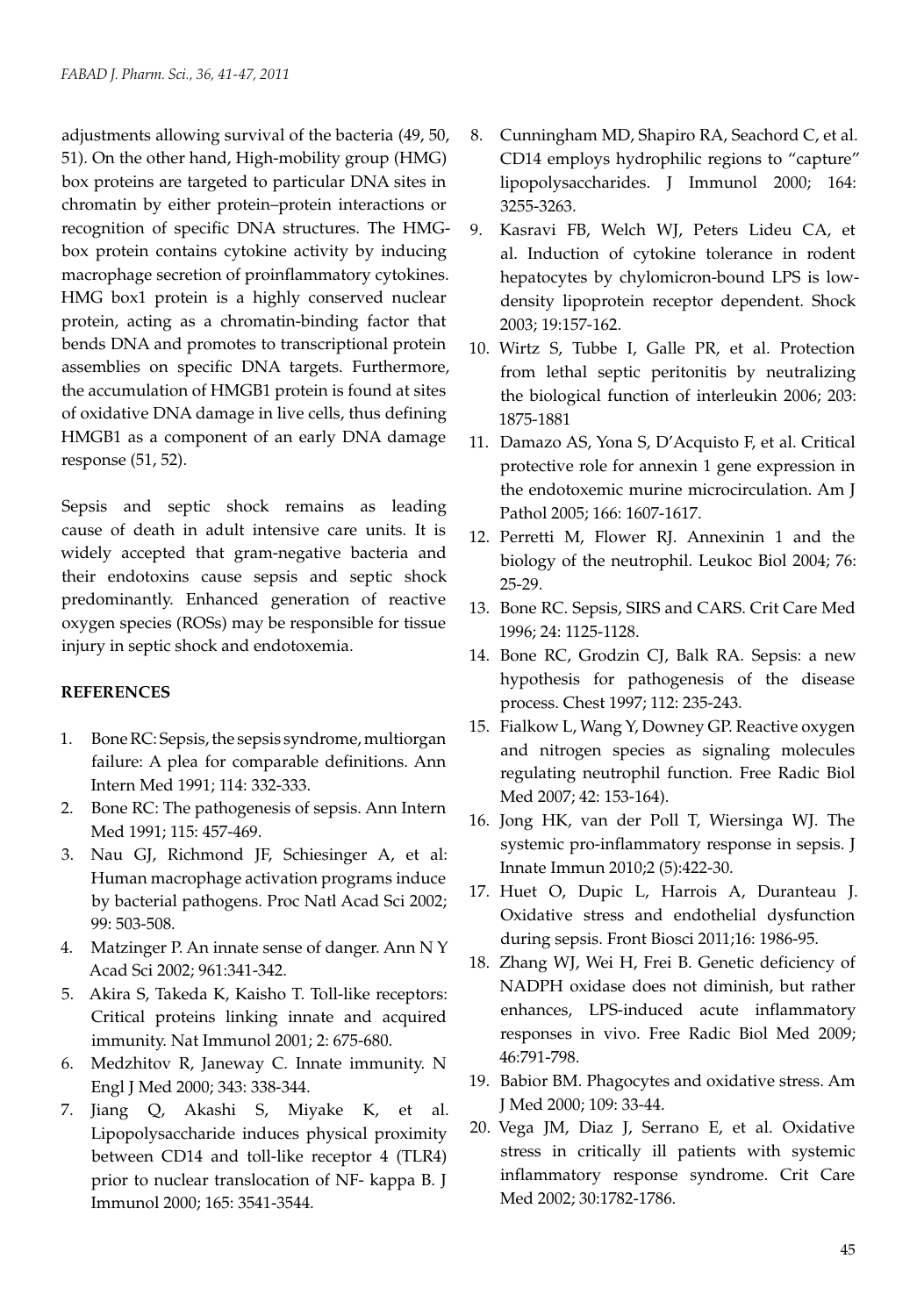- 21. Barth E, Fischer G, Schneider EM, et al. Peaks of endogenous G-CSF serum concentrations are followed by an increase in respiratory burst activity of granulocytes in patients with septic shock. Cytokine 2002; 17: 275-284.
- 22. Oldner A, Goiny M, Rudehill A, et al. Tissue hypoxanthine reflects gut vulnerability in porcine endotoxin shock. Crit Care Med 1999; 27: 790-797.
- 23. Lamarque D, Whittle BJ. Involvement of superoxide and xanthine oxidase in neutrophilindependent rat gastric damage induced by NO donors. Br J Pharmacol 1995; 116: 1853-1848.
- 24. Stadtman ER, Levine RL. Protein oxidation. Ann N Y Acad Sci 2000; 899: 191-208.
- 25. Marnett LJ. Oxyradicals and DNA damage. Carcinogenesis 2000; 21: 361-370.
- 26. Bogdan C. Nitric oxide and the regulation of gene expression. Trends Cell Biol 2001; 11: 66-75.
- 27. Nordberg J, Arner ES. Reactive oxygen species, antioxidants, and the mammalian thioredotxin system. Free Radic Biol Med 2001; 31: 1287-1312.
- 28. Kamata H, Hirata H. Redox regulation of cellular signaling. Cell Signal 1999; 11: 1-14.
- 29. Thannickal VJ, Fanburg BL. Reactive oxygen species in cell signaling. Am J Physiol Lung Cell Mol Physiol 2000; 279:L1028.
- 30. Marshall HE, Hess DT, Stamler JS. S-nitrosylation: physiological regulation of NF kappaB. Proc Natl Acad Sci 2004; 101: 8841-8842.
- 31. Ghosh R, Mitchell DL. Effect of oxidative DNA damage in promoter elements on transcription factor binding. Nucleic Acids Res 1999; 27: 3213-3218.
- 32. Marshall HE, Merchant K, Stamler JS. Nitrosation and oxidation in the regulation of gene expression. FASEB J 2000; 14: 1889-1900.
- 33. Nguyen T, Yang CS, Picket CB. The pathways and molecular mechanism regulating NrF2 activation in response to chemical stress. Free Radic Biol Med 2004; 37: 433-441.
- 34. Guzy RD Hoyos B, Robin E, et al. Mitochondrial complex III is required for hypoxia-induced ROS production and cellular oxygen sensing. Cell Metab 2005; 1: 401-408.
- 35. Nakamura H, Nakamura K, Yodoi J. Redox regulation of cellular activation. Annu Rev Immunol 1997; 15: 351-369.
- 36. Biolo G, Antonione R, De Cicco M. Glutathione metabolism in sepsis. Crit Care Med 2007; 35:591-595.
- 37. Hotchkiss RS, Swanson PE, Freeman BD, et al. Apoptotic cell death in patients with sepsis, shock and multiple organ dysfunctions. Crit Care Med 1999; 27:1230-1251.
- 38. Droy-Lefaix MT, Drouet Y, Geraud G, et al. Superoxide dismutase (SOD) and the Pafantagonist (BN 52021) reduce small intestinal damage by ischemia-reperfusion. Free Radic Res Commun 1991; 12: 275-235.
- 39. Esplugues JV, Whittle BJ. Gastric damage following local intra-arterial administration of reactive oxygen metabolites in the rat. Br J Pharmacol 1989; 118: 829-838.
- 40. Fantone JC, Ward PA. Role of oxygen-derived free radicals and metabolites in leukocytedependent inflammatory reactions. Am J Pathol 1982; 107: 395-418.
- 41. Dix TA, Hess KM, Medina MA, et al. Mechanism of site-selective DNA nicking by the hydrodioxyl radical. Biochemistry 1996; 35: 4578-4549.
- 42. Volk T, Gerst J, Faust-Belbe G, et al. Monocyte stimulation by reactive oxygen spates with therapeutic activity in rats. Science 1999; 286: 304-306.
- 43. Salvemini D, Wang ZQ, Zweier JL, et al. A nonpeptidyl mimic of superoxide dismutase with therapeutic activity in rats. Science 1999; 286: 304-306.
- 44. Beckman JS, Beckman TW, Chen J, et al. Apparent hydroxyl radical production by peroxynitrite: implications for endothelial injury from nitric oxide and superoxide. Proc Natl Acad Sci 1990; 87: 1620-1624.
- 45. Salvemini D, Wang ZQ, Stern MK, et al. Peroxynitrite decomposition catalysts: therapeutics for peroxynitrite-mediated pathology. Proc Natl Acad Sci 1998; 95: 2659-2663.
- 46. Kaymak C, Kadioglu E, Ozcagli E, Osmanoglu G, Izdes S, Agalar C, Basar H, Sardas S. Oxidative DNA damage and total antioxidant status in rats during experimental gram-negative sepsis. Hum Exp Toxicol. 2008; 27 (6):485-91.